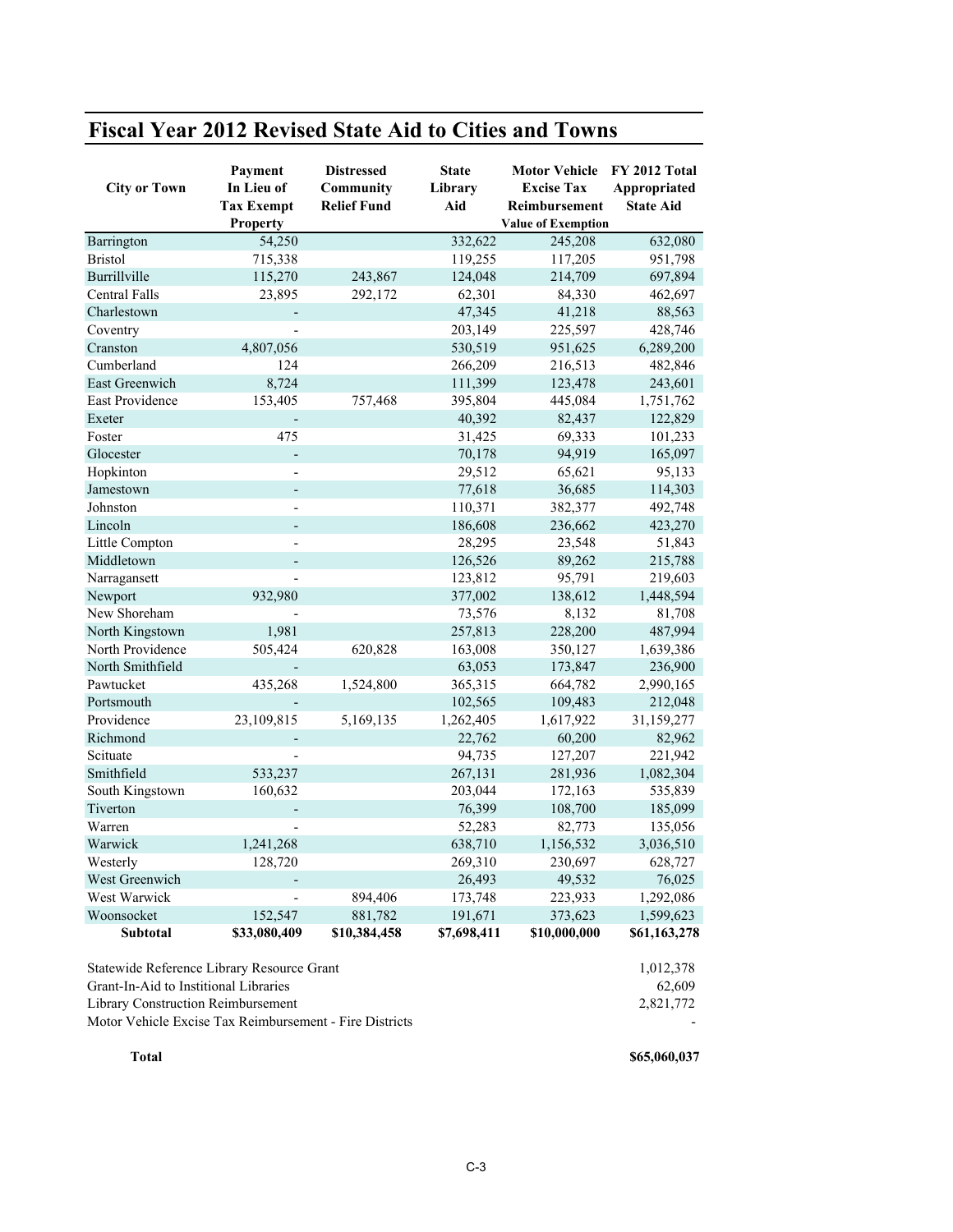| Fiscal Year 2012 Revised Pass Through Aid-Cities & Towns |
|----------------------------------------------------------|
|----------------------------------------------------------|

| <b>City or Town</b>                        | <b>Public Service</b><br>Corporation<br>Tax | <b>Meals</b> and<br><b>Beverage</b><br>Tax | <b>FY 2012 Total</b><br><b>Shared Taxes</b><br><b>State Aid</b> | <b>FY 2012 Total</b><br>Shared &<br><b>Appropriated Aid</b> |
|--------------------------------------------|---------------------------------------------|--------------------------------------------|-----------------------------------------------------------------|-------------------------------------------------------------|
| Barrington                                 | 183,574                                     | 125,369                                    | 308,943                                                         | 941,023                                                     |
| <b>Bristol</b>                             | 258,355                                     | 331,443                                    | 589,798                                                         | 1,541,596                                                   |
| Burrillville                               | 179,579                                     | 174,724                                    | 354,303                                                         | 1,052,197                                                   |
| Central Falls                              | 218,083                                     | 90,188                                     | 308,271                                                         | 770,968                                                     |
| Charlestown                                | 88,095                                      | 106,584                                    | 194,679                                                         | 283,242                                                     |
| Coventry                                   | 394,094                                     | 338,344                                    | 732,438                                                         | 1,161,184                                                   |
| Cranston                                   | 904,782                                     | 1,380,307                                  | 2,285,089                                                       | 8,574,289                                                   |
| Cumberland                                 | 377,121                                     | 358,998                                    | 736,119                                                         | 1,218,965                                                   |
| East Greenwich                             | 147,963                                     | 425,423                                    | 573,386                                                         | 816,987                                                     |
| East Providence                            | 529,417                                     | 741,320                                    | 1,270,737                                                       | 3,022,499                                                   |
| Exeter                                     | 72,315                                      | 67,792                                     | 140,107                                                         | 262,936                                                     |
| Foster                                     | 51,842                                      | 17,356                                     | 69,198                                                          | 170,431                                                     |
| Glocester                                  | 109,694                                     | 58,673                                     | 168,367                                                         | 333,464                                                     |
| Hopkinton                                  | 92,159                                      | 44,859                                     | 137,018                                                         | 232,151                                                     |
| Jamestown                                  | 60,835                                      | 75,200                                     | 136,035                                                         | 250,338                                                     |
| Johnston                                   | 323,804                                     | 448,373                                    | 772,177                                                         | 1,264,925                                                   |
| Lincoln                                    | 237,544                                     | 634,679                                    | 872,223                                                         | 1,295,493                                                   |
| Little Compton                             | 39,304                                      | 32,707                                     | 72,011                                                          | 123,854                                                     |
| Middletown                                 | 181,774                                     | 572,552                                    | 754,326                                                         | 970,114                                                     |
| Narragansett                               | 178,600                                     | 450,262                                    | 628,862                                                         | 848,465                                                     |
| Newport                                    | 277,691                                     | 1,654,747                                  | 1,932,438                                                       | 3,381,032                                                   |
| New Shoreham                               | 11,829                                      | 237,402                                    | 249,231                                                         | 330,939                                                     |
| North Kingstown                            | 298,109                                     | 442,617                                    | 740,726                                                         | 1,228,720                                                   |
| North Providence                           | 361,048                                     | 374,096                                    | 735,144                                                         | 2,374,530                                                   |
| North Smithfield                           | 134,692                                     | 157,666                                    | 292,358                                                         | 529,258                                                     |
| Pawtucket                                  | 800,794                                     | 654,796                                    | 1,455,590                                                       | 4,445,755                                                   |
| Portsmouth                                 | 195,719                                     | 165,836                                    | 361,555                                                         | 573,603                                                     |
| Providence                                 | 2,003,921                                   | 4,111,509                                  | 6,115,430                                                       | 37,274,707                                                  |
| Richmond                                   | 86,756                                      | 107,840                                    | 194,596                                                         | 277,558                                                     |
| Scituate                                   | 116,256                                     | 54,344                                     | 170,600                                                         | 392,542                                                     |
| Smithfield                                 | 241,202                                     | 515,963                                    | 757,165                                                         | 1,839,469                                                   |
| South Kingstown                            | 344,852                                     | 541,974                                    | 886,826                                                         | 1,422,665                                                   |
| Tiverton                                   | 177,609                                     | 158,402                                    | 336,011                                                         | 521,110                                                     |
| Warren                                     | 119,430                                     | 222,899                                    | 342,329                                                         | 477,385                                                     |
| Warwick                                    | 930,500                                     | 2,248,356                                  | 3,178,856                                                       | 6,215,366                                                   |
| Westerly                                   | 256,475                                     | 584,160                                    | 840,635                                                         | 1,469,362                                                   |
| West Greenwich                             | 69,051                                      | 87,954                                     | 157,005                                                         | 233,030                                                     |
| West Warwick                               | 328,554                                     | 344,913                                    | 673,467                                                         | 1,965,553                                                   |
| Woonsocket                                 | 463,562                                     | 506,063                                    | 969,625                                                         | 2,569,248                                                   |
| Subtotal                                   | \$11,846,984                                | \$19,646,690                               | \$31,493,674                                                    | \$92,656,952                                                |
|                                            |                                             |                                            |                                                                 |                                                             |
| Statewide Reference Library Resource Grant |                                             |                                            |                                                                 | 1,012,378                                                   |
| Grant-In-Aid to Institional Libraries      |                                             |                                            |                                                                 | 62,609                                                      |
| Library Construction Reimbursement         | 2,821,772                                   |                                            |                                                                 |                                                             |

Motor Vehicle Excise Tax Reimbursement - Fire Districts -

**Total \$96,553,711**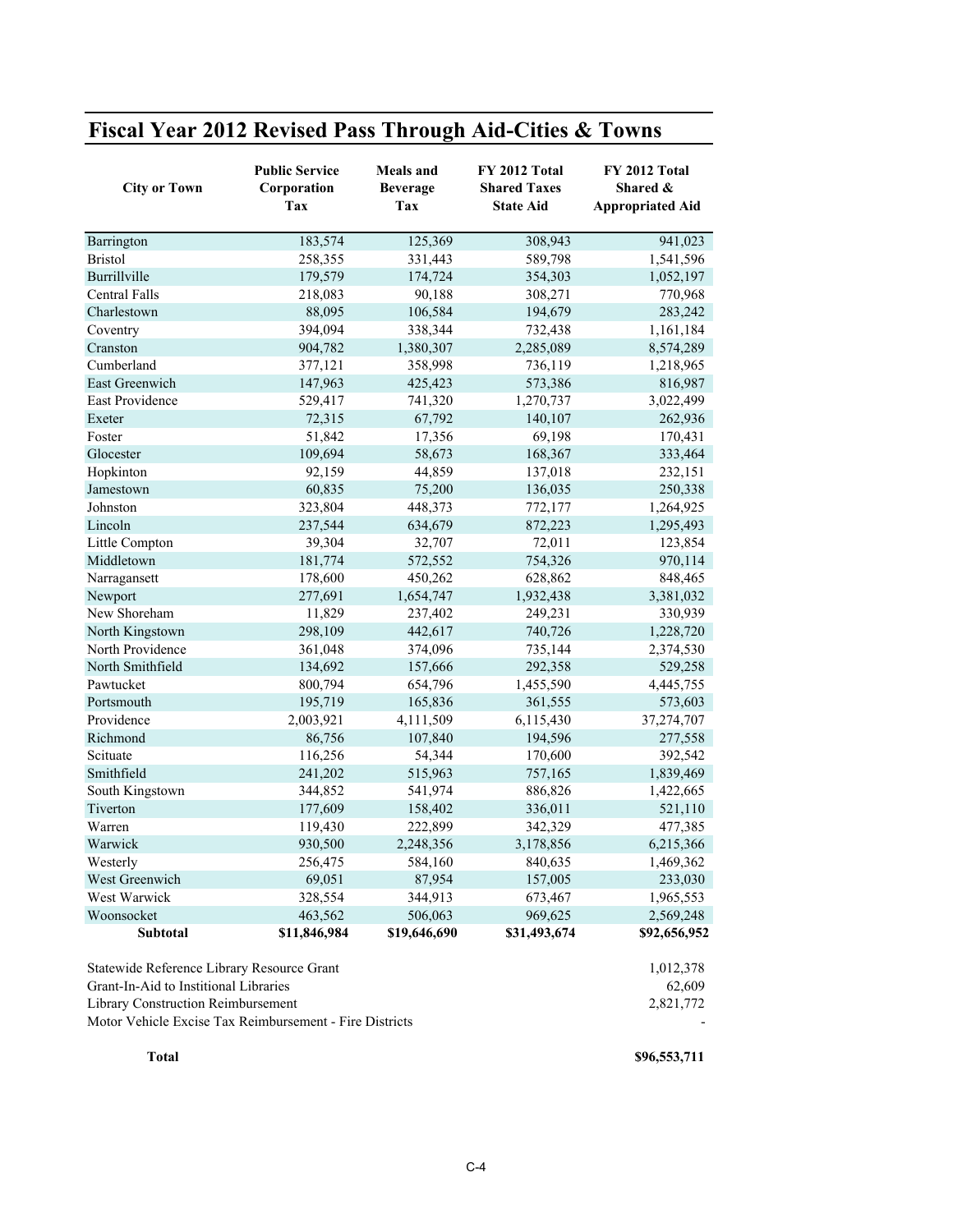| <b>Fiscal Year 2013 State Aid to Cities and Towns</b> |
|-------------------------------------------------------|
|-------------------------------------------------------|

| <b>City or Town</b>    | Payment<br>In Lieu of<br><b>Tax Exempt</b><br><b>Property</b> | <b>Distressed</b><br>Community<br><b>Relief Fund</b> | <b>State</b><br>Library<br>Aid | <b>Motor Vehicle</b><br><b>Excise Tax</b><br>Reimbursement<br><b>Value of Exemption</b> | FY 2013 Total<br>Appropriated<br><b>State Aid</b> |
|------------------------|---------------------------------------------------------------|------------------------------------------------------|--------------------------------|-----------------------------------------------------------------------------------------|---------------------------------------------------|
| Barrington             | 38,836                                                        |                                                      | 334,107                        | 245,208                                                                                 | 618,151                                           |
| <b>Bristol</b>         | 673,000                                                       |                                                      | 118,895                        | 117,205                                                                                 | 909,100                                           |
| Burrillville           | 108,973                                                       |                                                      | 125,987                        | 214,709                                                                                 | 449,669                                           |
| <b>Central Falls</b>   | 22,991                                                        | 289,708                                              | 47,079                         | 84,330                                                                                  | 444,107                                           |
| Charlestown            |                                                               |                                                      | 47,128                         | 41,218                                                                                  | 88,346                                            |
| Coventry               |                                                               |                                                      | 207,369                        | 225,597                                                                                 | 432,966                                           |
| Cranston               | 4,555,409                                                     | 1,201,480                                            | 524,404                        | 951,625                                                                                 | 7,232,918                                         |
| Cumberland             | 96                                                            |                                                      | 264,240                        | 216,513                                                                                 | 480,849                                           |
| East Greenwich         | 164,605                                                       |                                                      | 114,121                        | 123,478                                                                                 | 402,204                                           |
| <b>East Providence</b> | 163,199                                                       |                                                      | 416,425                        | 445,084                                                                                 | 1,024,708                                         |
| Exeter                 |                                                               |                                                      | 40,082                         | 82,437                                                                                  | 122,519                                           |
| Foster                 | 435                                                           |                                                      | 29,625                         | 69,333                                                                                  | 99,393                                            |
| Glocester              |                                                               |                                                      | 69,879                         | 94,919                                                                                  | 164,798                                           |
| Hopkinton              |                                                               |                                                      | 29,999                         | 65,621                                                                                  | 95,620                                            |
| Jamestown              |                                                               |                                                      | 79,139                         | 36,685                                                                                  | 115,824                                           |
| Johnston               |                                                               |                                                      | 111,963                        | 382,377                                                                                 | 494,340                                           |
| Lincoln                |                                                               |                                                      | 189,340                        | 236,662                                                                                 | 426,002                                           |
| Little Compton         |                                                               |                                                      | 28,078                         | 23,548                                                                                  | 51,626                                            |
| Middletown             |                                                               |                                                      | 128,935                        | 89,262                                                                                  | 218,197                                           |
| Narragansett           |                                                               |                                                      | 121,555                        | 95,791                                                                                  | 217,346                                           |
| Newport                | 905,571                                                       |                                                      | 374,002                        | 138,612                                                                                 | 1,418,185                                         |
| New Shoreham           |                                                               |                                                      | 73,011                         | 8,132                                                                                   | 81,143                                            |
| North Kingstown        | 1,859                                                         |                                                      | 257,842                        | 228,200                                                                                 | 487,901                                           |
| North Providence       | 528,770                                                       | 1,025,738                                            | 164,384                        | 350,127                                                                                 | 2,069,019                                         |
| North Smithfield       |                                                               |                                                      | 62,569                         | 173,847                                                                                 | 236,416                                           |
| Pawtucket              | 398,753                                                       | 1,416,751                                            | 369,002                        | 664,782                                                                                 | 2,849,288                                         |
| Portsmouth             |                                                               |                                                      | 102,367                        | 109,483                                                                                 | 211,850                                           |
| Providence             | 23,460,727                                                    | 4,804,334                                            | 1,217,603                      | 1,617,922                                                                               | 31,100,586                                        |
| Richmond               |                                                               |                                                      | 24,829                         | 60,200                                                                                  | 85,029                                            |
| Scituate               |                                                               |                                                      | 94,008                         | 127,207                                                                                 | 221,215                                           |
| Smithfield             | 497,162                                                       |                                                      | 265,315                        | 281,936                                                                                 | 1,044,413                                         |
| South Kingstown        | 151,272                                                       |                                                      | 196,594                        | 172,163                                                                                 | 520,029                                           |
| Tiverton               |                                                               |                                                      | 91,928                         | 108,700                                                                                 | 200,628                                           |
| Warren                 |                                                               |                                                      | 51,832                         | 82,773                                                                                  | 134,605                                           |
| Warwick                | 1,150,596                                                     |                                                      | 662,952                        | 1,156,532                                                                               | 2,970,080                                         |
| Westerly               | 118,406                                                       |                                                      | 270,491                        | 230,697                                                                                 | 619,594                                           |
| West Greenwich         |                                                               |                                                      | 26,290                         | 49,532                                                                                  | 75,822                                            |
| West Warwick           |                                                               | 817,916                                              | 171,858                        | 223,933                                                                                 | 1,213,707                                         |
| Woonsocket             | 139,749                                                       | 828,531                                              | 193,184                        | 373,623                                                                                 | 1,535,087                                         |
| <b>Subtotal</b>        | \$33,080,409                                                  | \$10,384,458                                         | \$7,698,411                    | \$10,000,000                                                                            | \$61,163,278                                      |

Statewide Reference Library Resource Grant 1,012,378<br>
Grant-In-Aid to Institional Libraries 62,609

Grant-In-Aid to Institional Libraries 62,609<br>
Library Construction Reimbursement 2,471,714

Library Construction Reimbursement

Motor Vehicle Excise Tax Reimbursement - Fire Districts - -

**Total \$64,709,979**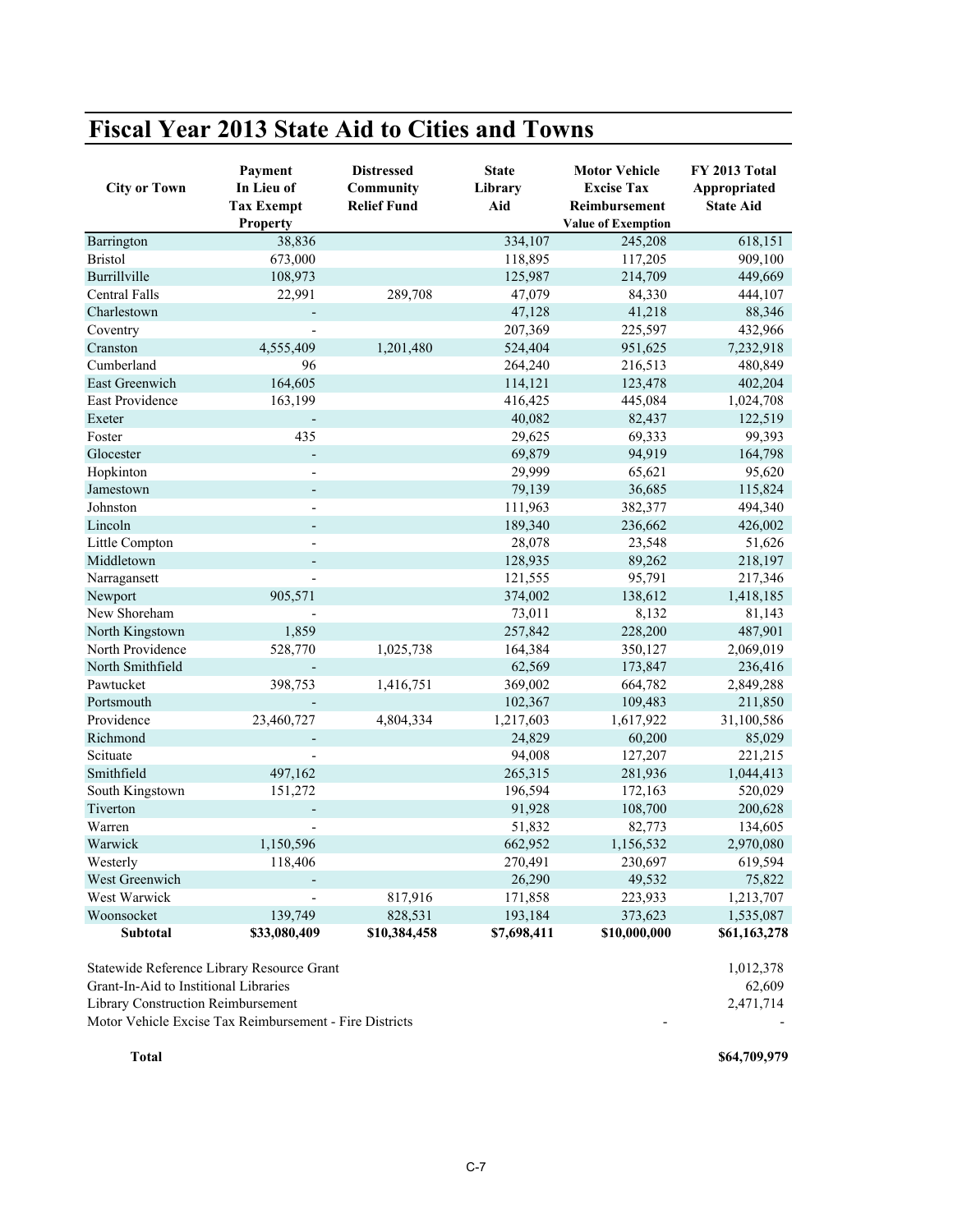## **Fiscal Year 2013 Pass Through Aid to Cities & Towns**

| <b>City or Town</b>                                     | <b>Public Service</b><br>Corporation<br>Tax | <b>Meals</b> and<br><b>Beverage</b><br>Tax | FY 2013 Total<br><b>Shared Taxes</b><br><b>State Aid</b> | FY 2013 Total<br>Shared &<br><b>Appropriated Aid</b> |
|---------------------------------------------------------|---------------------------------------------|--------------------------------------------|----------------------------------------------------------|------------------------------------------------------|
| Barrington                                              | 183,574                                     | 127,367                                    | 310,941                                                  | 929,092                                              |
| <b>Bristol</b>                                          | 258,355                                     | 336,726                                    | 595,081                                                  | 1,504,181                                            |
| Burrillville                                            | 179,579                                     | 177,509                                    | 357,088                                                  | 806,757                                              |
| Central Falls                                           | 218,083                                     | 91,626                                     | 309,709                                                  | 753,816                                              |
| Charlestown                                             | 88,095                                      | 108,283                                    | 196,378                                                  | 284,724                                              |
| Coventry                                                | 394,094                                     | 343,737                                    | 737,831                                                  | 1,170,797                                            |
| Cranston                                                | 904,782                                     | 1,402,310                                  | 2,307,092                                                | 9,540,010                                            |
| Cumberland                                              | 377,121                                     | 364,720                                    | 741,841                                                  | 1,222,690                                            |
| East Greenwich                                          | 147,963                                     | 432,204                                    | 580,167                                                  | 982,371                                              |
| East Providence                                         | 529,417                                     | 753,137                                    | 1,282,554                                                | 2,307,262                                            |
| Exeter                                                  | 72,315                                      | 68,873                                     | 141,188                                                  | 263,707                                              |
| Foster                                                  | 51,842                                      | 17,633                                     | 69,475                                                   | 168,868                                              |
| Glocester                                               | 109,694                                     | 59,608                                     | 169,302                                                  | 334,100                                              |
| Hopkinton                                               | 92,159                                      | 45,574                                     | 137,733                                                  | 233,353                                              |
| Jamestown                                               | 60,835                                      | 76,399                                     | 137,234                                                  | 253,058                                              |
| Johnston                                                | 323,804                                     | 455,520                                    | 779,324                                                  | 1,273,664                                            |
| Lincoln                                                 | 237,544                                     | 644,796                                    | 882,340                                                  | 1,308,342                                            |
| Little Compton                                          | 39,304                                      | 33,228                                     | 72,532                                                   | 124,158                                              |
| Middletown                                              | 181,774                                     | 581,678                                    | 763,452                                                  | 981,649                                              |
| Narragansett                                            | 178,600                                     | 457,440                                    | 636,040                                                  | 853,386                                              |
| Newport                                                 | 277,691                                     | 1,681,125                                  | 1,958,816                                                | 3,377,001                                            |
| New Shoreham                                            | 11,829                                      | 241,187                                    | 253,016                                                  | 334,159                                              |
| North Kingstown                                         | 298,109                                     | 449,672                                    | 747,781                                                  | 1,235,682                                            |
| North Providence                                        | 361,048                                     | 380,059                                    | 741,107                                                  | 2,810,126                                            |
| North Smithfield                                        | 134,692                                     | 160,179                                    | 294,871                                                  | 531,287                                              |
| Pawtucket                                               | 800,794                                     | 665,234                                    | 1,466,028                                                | 4,315,316                                            |
| Portsmouth                                              | 195,719                                     | 168,480                                    | 364,199                                                  | 576,049                                              |
| Providence                                              | 2,003,921                                   | 4,177,048                                  | 6,180,969                                                | 37,281,555                                           |
| Richmond                                                | 86,756                                      | 109,559                                    | 196,315                                                  | 281,344                                              |
| Scituate                                                | 116,256                                     | 55,210                                     | 171,466                                                  | 392,681                                              |
| Smithfield                                              | 241,202                                     | 524,188                                    | 765,390                                                  | 1,809,803                                            |
| South Kingstown                                         | 344,852                                     | 550,613                                    | 895,465                                                  | 1,415,494                                            |
| Tiverton                                                | 177,609                                     | 160,927                                    | 338,536                                                  | 539,164                                              |
| Warren                                                  | 119,430                                     | 226,453                                    | 345,883                                                  | 480,488                                              |
| Warwick                                                 | 930,500                                     | 2,284,195                                  | 3,214,695                                                | 6,184,775                                            |
| Westerly                                                | 256,475                                     | 593,472                                    | 849,947                                                  | 1,469,541                                            |
| West Greenwich                                          | 69,051                                      | 89,356                                     | 158,407                                                  | 234,229                                              |
| West Warwick                                            | 328,554                                     | 350,411                                    | 678,965                                                  | 1,892,672                                            |
| Woonsocket                                              | 463,562                                     | 514,130                                    | 977,692                                                  | 2,512,779                                            |
| <b>Subtotal</b>                                         | \$11,846,984                                | \$19,959,866                               | \$31,806,850                                             | \$92,970,128                                         |
|                                                         |                                             |                                            |                                                          |                                                      |
| Statewide Reference Library Resource Grant (Providence) |                                             |                                            |                                                          | 1,012,378                                            |
| Grant-In-Aid to Institional Libraries                   |                                             |                                            |                                                          | 62,609                                               |
| Library Construction Reimbursement                      | 2,471,714                                   |                                            |                                                          |                                                      |

Motor Vehicle Excise Tax Reimbursement - Fire Districts -

**Total \$96,516,829**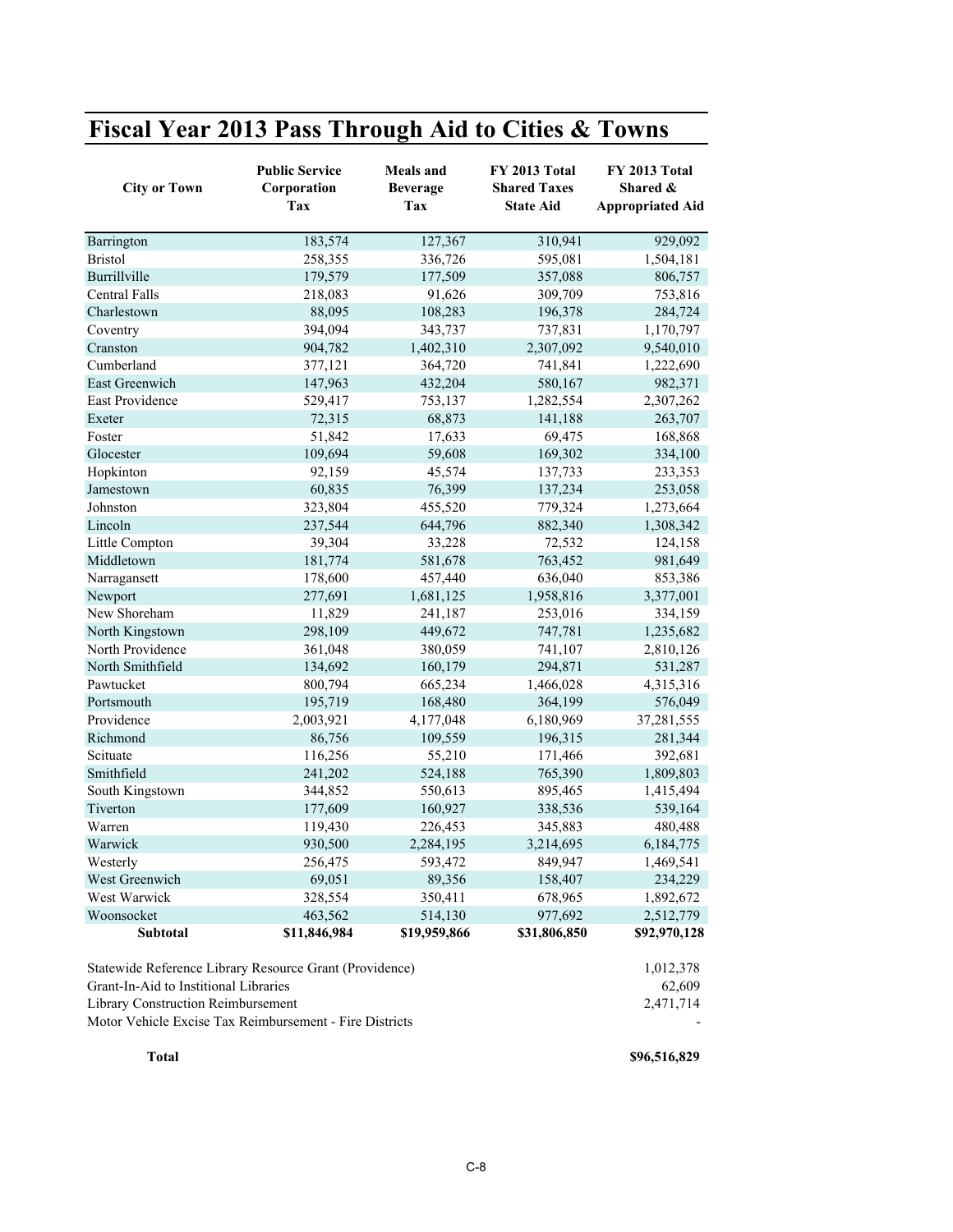## **Changes in Formula Aid - FY 2013 vs. FY 2012 Revised**

| <b>City or Town</b>                                     | Payment<br>In Lieu of<br><b>Tax Exempt</b><br><b>Property</b> | <b>Distressed</b><br>Community<br><b>Relief Fund</b> | <b>State</b><br>Library<br>Aid | <b>Motor Vehicle</b><br><b>Excise Tax</b><br>Reimbursement<br><b>Value of Exemption</b> | <b>Total</b><br>Appropriated<br><b>Difference</b> |
|---------------------------------------------------------|---------------------------------------------------------------|------------------------------------------------------|--------------------------------|-----------------------------------------------------------------------------------------|---------------------------------------------------|
| Barrington                                              | (15, 414)                                                     |                                                      | 1,485                          |                                                                                         | (13,929)                                          |
| <b>Bristol</b>                                          | (42, 338)                                                     |                                                      | (360)                          |                                                                                         | (42, 698)                                         |
| Burrillville                                            | (6,297)                                                       | (243, 867)                                           | 1,939                          |                                                                                         | (248, 225)                                        |
| <b>Central Falls</b>                                    | (904)                                                         | (2, 464)                                             | (15, 222)                      |                                                                                         | (18, 590)                                         |
| Charlestown                                             |                                                               |                                                      | (217)                          |                                                                                         | (217)                                             |
| Coventry                                                |                                                               |                                                      | 4,220                          |                                                                                         | 4,220                                             |
| Cranston                                                | (251, 647)                                                    | 1,201,480                                            | (6,115)                        |                                                                                         | 943,718                                           |
| Cumberland                                              | (28)                                                          |                                                      | (1,969)                        |                                                                                         | (1,997)                                           |
| East Greenwich                                          | 155,881                                                       |                                                      | 2,722                          |                                                                                         | 158,603                                           |
| East Providence                                         | 9,794                                                         | (757, 468)                                           | 20,621                         |                                                                                         | (727, 053)                                        |
| Exeter                                                  |                                                               |                                                      | (310)                          |                                                                                         | (310)                                             |
| Foster                                                  | (40)                                                          |                                                      | (1,800)                        |                                                                                         | (1, 840)                                          |
| Glocester                                               | $\overline{\phantom{m}}$                                      | $\overline{\phantom{m}}$                             | (299)                          |                                                                                         | (299)                                             |
| Hopkinton                                               |                                                               |                                                      | 487                            |                                                                                         | 487                                               |
| Jamestown                                               | $\overline{a}$                                                |                                                      | 1,521                          |                                                                                         | 1,521                                             |
| Johnston                                                |                                                               |                                                      | 1,592                          |                                                                                         | 1,592                                             |
| Lincoln                                                 | $\overline{a}$                                                | $\overline{\phantom{a}}$                             | 2,732                          | $\overline{a}$                                                                          | 2,732                                             |
| Little Compton                                          |                                                               |                                                      | (217)                          |                                                                                         | (217)                                             |
| Middletown                                              |                                                               |                                                      | 2,409                          |                                                                                         | 2,409                                             |
| Narragansett                                            |                                                               |                                                      | (2,257)                        |                                                                                         | (2,257)                                           |
| Newport                                                 | (27, 409)                                                     |                                                      | (3,000)                        |                                                                                         | (30, 409)                                         |
| New Shoreham                                            |                                                               |                                                      | (565)                          |                                                                                         | (565)                                             |
| North Kingstown                                         | (122)                                                         |                                                      | 29                             |                                                                                         | (93)                                              |
| North Providence                                        | 23,346                                                        | 404,911                                              | 1,376                          |                                                                                         | 429,633                                           |
| North Smithfield                                        |                                                               |                                                      | (484)                          |                                                                                         | (484)                                             |
| Pawtucket                                               | (36, 515)                                                     | (108, 049)                                           | 3,687                          |                                                                                         | (140, 877)                                        |
| Portsmouth                                              |                                                               |                                                      | (198)                          | $\overline{\phantom{a}}$                                                                | (198)                                             |
| Providence                                              | 350,912                                                       | (364, 801)                                           | (44, 802)                      |                                                                                         | (58, 691)                                         |
| Richmond                                                |                                                               |                                                      | 2,067                          |                                                                                         | 2,067                                             |
| Scituate                                                |                                                               |                                                      | (727)                          | L,                                                                                      | (727)                                             |
| Smithfield                                              | (36,075)                                                      |                                                      | (1, 816)                       |                                                                                         | (37, 891)                                         |
| South Kingstown                                         | (9,360)                                                       |                                                      | (6, 450)                       |                                                                                         | (15, 810)                                         |
| Tiverton                                                |                                                               |                                                      | 15,529                         |                                                                                         | 15,529                                            |
| Warren                                                  |                                                               |                                                      | (451)                          |                                                                                         | (451)                                             |
| Warwick                                                 | (90,672)                                                      |                                                      | 24,242                         |                                                                                         | (66, 430)                                         |
| Westerly                                                | (10, 314)                                                     |                                                      | 1,181                          |                                                                                         | (9,133)                                           |
| West Greenwich                                          |                                                               |                                                      | (203)                          |                                                                                         | (203)                                             |
| West Warwick                                            |                                                               | (76, 489)                                            | (1,890)                        |                                                                                         | (78, 379)                                         |
| Woonsocket                                              | (12,798)                                                      | (53,251)                                             | 1,513                          |                                                                                         | (64, 536)                                         |
| Subtotal                                                | \$                                                            | $\$$<br>$\mathbf{0}$                                 | \$<br>$\frac{1}{2}$            | \$<br>$\overline{a}$                                                                    | $\mathbb{S}$<br>$\left($                          |
| Statewide Reference Library Resource Grant              |                                                               |                                                      |                                |                                                                                         |                                                   |
| Grant-In-Aid to Institional Libraries                   |                                                               |                                                      |                                |                                                                                         |                                                   |
| Library Construction Reimbursement                      |                                                               |                                                      |                                |                                                                                         | (350, 058)                                        |
| Motor Vehicle Excise Tax Reimbursement - Fire Districts |                                                               |                                                      |                                |                                                                                         |                                                   |
| <b>Total</b>                                            |                                                               |                                                      |                                |                                                                                         | (350, 058)                                        |